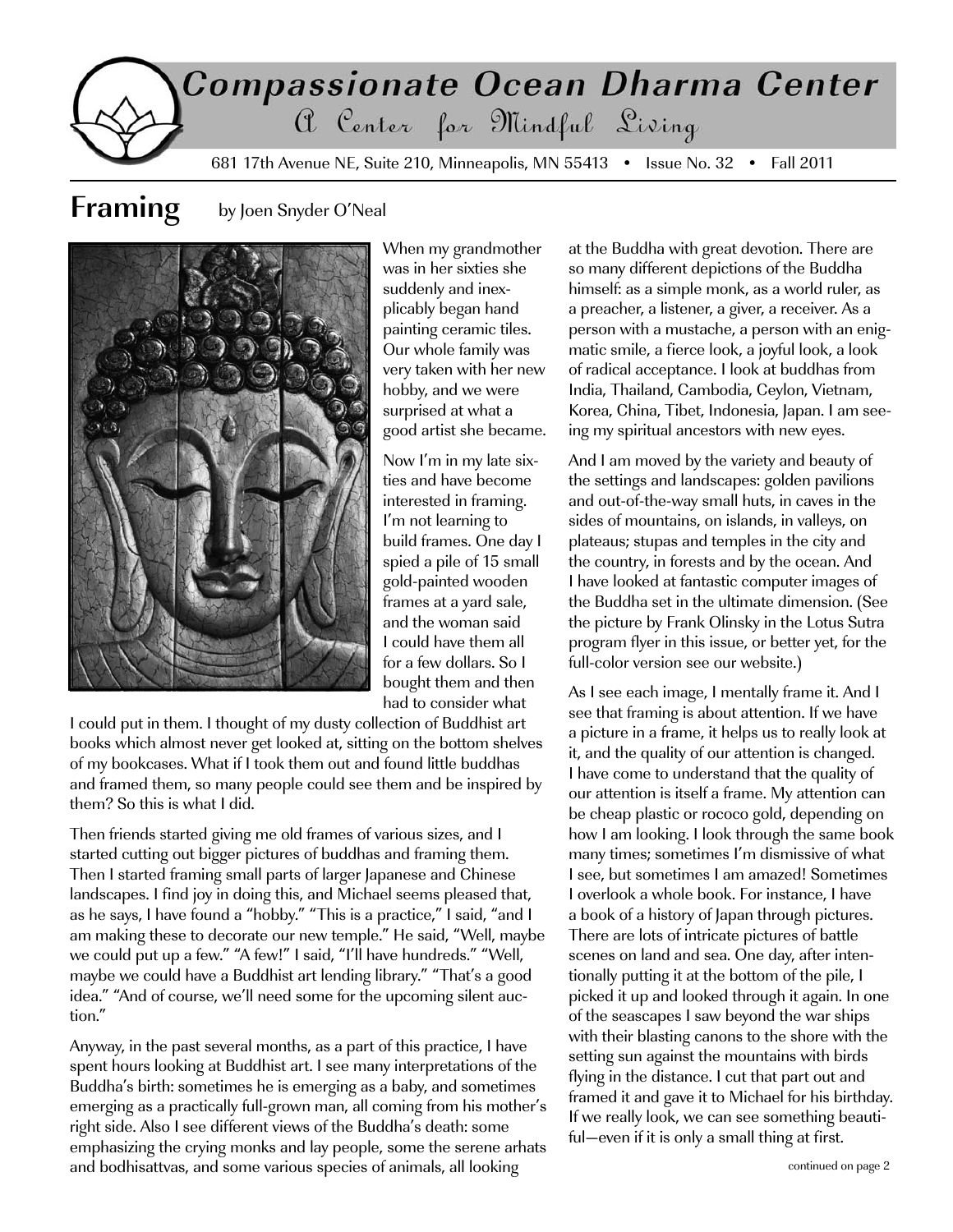

Another day I was looking through a book of Tibetan mandalas. Within a certain mandala were many small Buddhas, all quite lovely. "Oh," I thought, "I can cut some of these out and put them in some of my gold frames." But then I realized that the buddhas were important parts of the mandala and I would destroy the mandala if I cut them out. So I would have to frame the whole of it if I wanted to frame any of it.

Recently we have been studying kshanti paramita,

sometimes translated as the perfection of patience. But it is also translated as inclusiveness. My understanding is that, rather than push something away, as we do when we are angry, our practice can be to include it. We keep including more and more until there is nothing not included.

Often psychologists say to their clients, "Why don't you reframe that," meaning to see in a different way something the client is holding on to that is creating suffering for them. For instance, instead of seeing your mother as the villain of a certain part of your life, you could put her in a larger frame as part of the rich line of your ancestors from which the flower of your life force is blooming.

I don't know whether I'll keep working with metal, wood, brass, and plastic frames, and pieces and pictures of buddhas cut out from books and postcards, but I will continue to incorporate this practice into my flesh and blood life: really seeing things and the beauty of their difference and sameness, really seeing the particular and the whole and how they are inter-are, really appreciating, and including, in a new way, the continuously changing picture of my life. Finding the frameless frame that illuminates everything and excludes nothing.

## **Continued from page 1 Lots of Energy on Building Renovation** by Bobbie Fredsall



New sconces on exterior of our building.

Recently the building at 1626 Jefferson Street has been the site of a lot of activity from volunteer workers and electricians. Yes, electricians! After a plan for lights was carefully planned by Michael O'Neal with help from John Carmody and other lighting experts, and the fixtures were ordered, we were ready for the electricians to start. (Well, it wasn't really quite that simple. There were other tasks.) The electricians have now completed the internal rough-in, the outside lights are installed, and the air conditioning has the proper power supply. Volunteers can now work in cool comfort.

Having this much of the electrical work completed is a major milestone, but there are many more tasks to complete before we can use the building as a dharma center. We will reach that point sooner if we can hire professionals to do more of the major tasks. Although we have received most of the funding we need, our progress will benefit from a few additional small loans. Contact the Center if you can help.



# **Wish List**

**Multimedia projector** (for use with computer)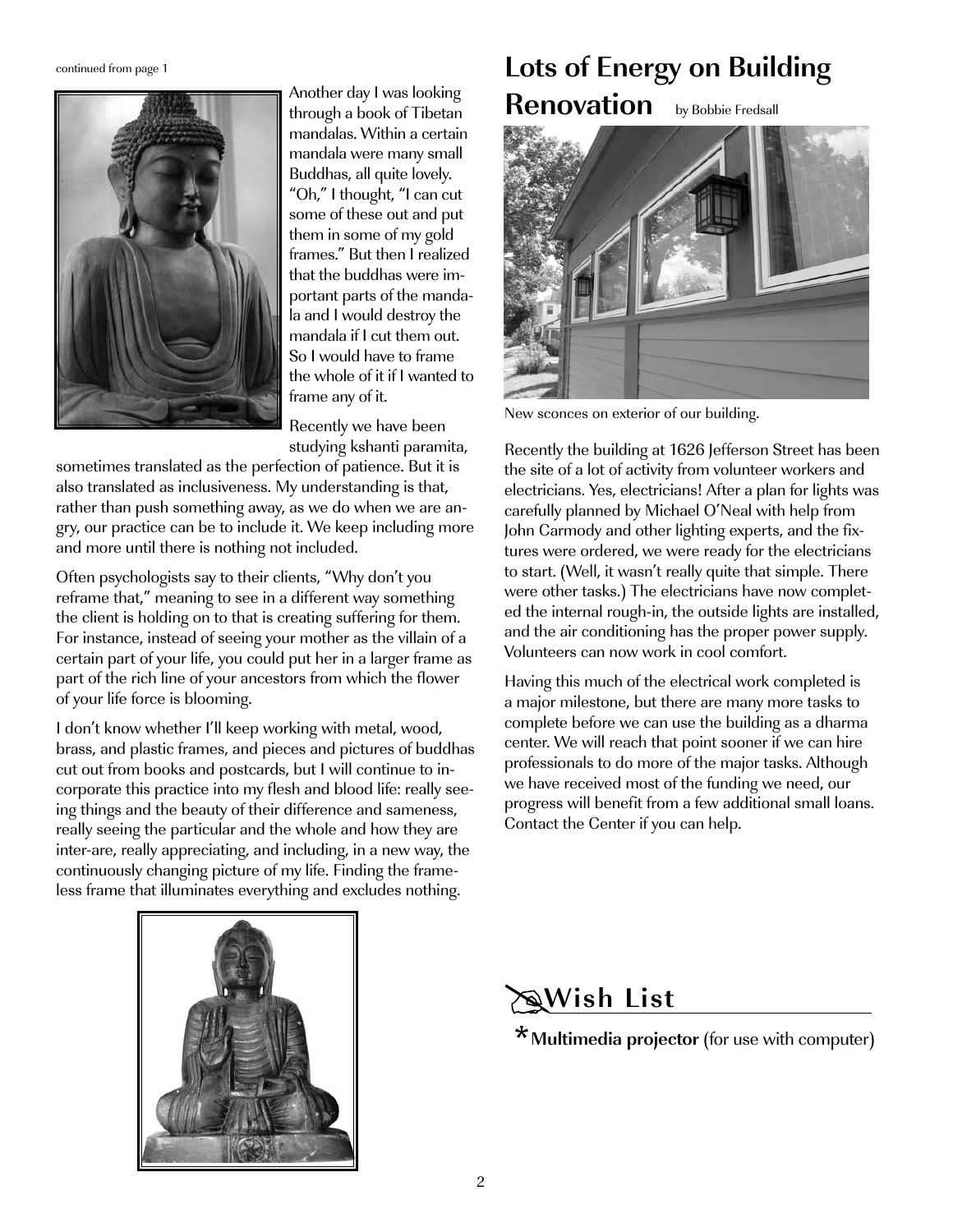

# **Fall Programs 2011**

**Compassionate Ocean Dharma Center**

681 17th Avenue NE, Suite 210, Minneapolis, MN 55413 612-825-7658 • www.OceanDharma.org

# The Lotus Sutra

# **Extraordinary Vision for Everyday Life**

taught by Joen Snyder O'Neal, Michael O'Neal, and Sosan Flynn

The Lotus Sutra is one of the world's great religious scriptures and a highly influential Buddhist teaching. It presents a vision of humanity in vivid language and images, set in vast cosmic surroundings, showing how to touch the ultimate dimension right in the midst of our daily lives.

In this ten-week class we will explore the Lotus Sutra, its parables, stories, and stories-within-stories, including the teaching of the dragon girl, the journey of the destitute son, the magic city, and the jewel hidden in the cloak. Through our study we will discover the Lotus Sutra as a pro- found and practical guide to transforming ourselves and the world, bringing a message of joy, peace, and inclusion.

Thich Nhat Hanh has said that the great insight of Mahayana Buddhism is that everyone can become a buddha. This message comes vividly alive in the Lotus Sutra. Please join in our study of this influential text.



Illustration by Frank Olinsky

#### **Mondays, 6:30-9:00 P.M. • September 19 - November 21 (10 sessions) \$250 tuition (members: \$225) + \$40 materials fee (3 texts) The class will meet at 681 17th Ave NE, Suite 210**

Reduced fees are offered as needed.

For registration information, see www.oceandharma.org or contact the Dharma Center.

**Joen Snyder O'Neal** and **Michael O'Neal** are guiding teachers of Compassionate Ocean Dharma Center. They practiced for many years with Dainin Katagiri Roshi and have studied with Thich Nhat Hanh in France and the United States. Joen is a dharma-transmitted priest of Katagiri Roshi. **Sosan Flynn** serves as a priest at Compassionate Ocean and as executive director and priest at Clouds in Water Zen Center.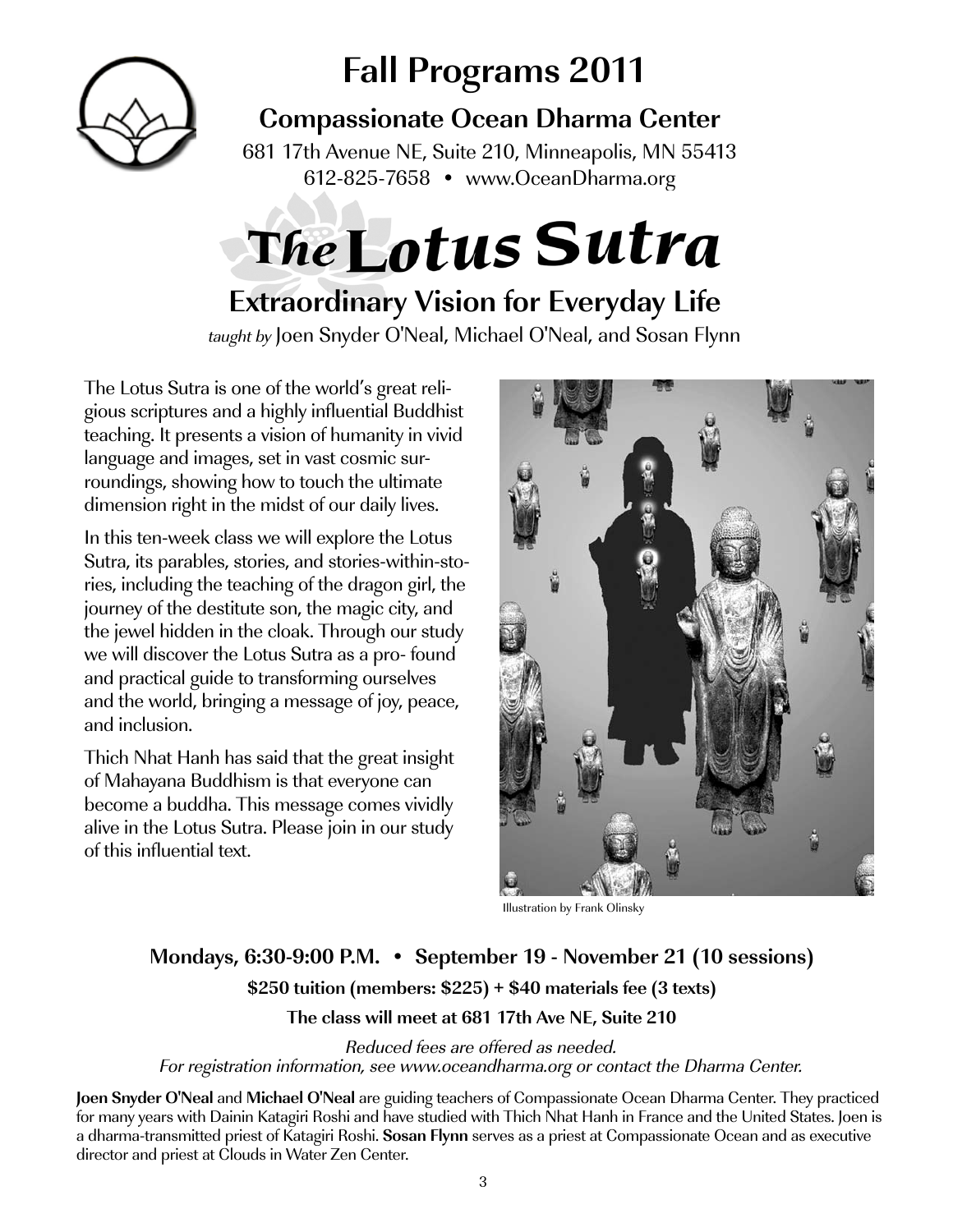### **Total Dynamic Living: Introductory Program in Mindfulness**

Total Dynamic Living is a thorough, well-structured introduction to mindfulness practice in everyday life. It follows the nationally acclaimed mindfulness-based stress reduction (MBSR) model developed by Jon Kabat-Zinn, presenting mindfulness as a universal practice for people of any (or no) religious background.

The program includes instruction and practice in sitting meditation, gentle yoga, body awareness meditation, and daily-life applications of mindfulness. It also includes information about stress and relaxation. The program enables participants to develop their own base in mindfulness practice integrated into everyday life.

The course includes eight weekly classes, an individual interview with the instructor, a Saturday retreat, the book Full Catastrophe Living by Jon Kabat-Zinn, four CDs, and handouts. Psychologists, social workers, nurses and teachers can receive 27 CEUs for this course.

The course fee is \$295 plus a \$35 materials fee. Payment plans and some scholarship aid are available. Please contact the Center to discuss.

Enrollment is limited, and pre-registration is required. Please let your friends and colleagues know about this program.

| #175 Minneapolis: Tuesdays                                                 | #253 St. Paul: Thursdays                                                         |
|----------------------------------------------------------------------------|----------------------------------------------------------------------------------|
| $\vert$ Sept. 20 – Nov. 8 • 6:30-9:00 P.M.                                 | Sept 22 – Nov. 10 • 6:30-9:00 P.M.                                               |
| Instructor: Joen Snyder O'Neal<br><b>Location: First Unitarian Society</b> | <b>Instructor: Michael O'Neal</b><br><b>Location: Clouds in Water Zen Center</b> |
| 900 Mt. Curve, Minneapolis (near the Walker Art Center)                    | 308 Prince St., St. Paul (near I-94 & the 7th St. exit)                          |

# **Total Dynamic Living: One-Day Retreat**

This retreat is open to all current participants in Total Dynamic Living courses. It is also open to graduates of past Total Dynamic Living courses on a donation basis. People not enrolled in a current course should call the Center in advance to reserve a space.

**Saturday, October 29, 2011 • 8:30 A.M.-2:30 P.M. Location: First Unitarian Society**  900 Mt. Curve, Minneapolis



#### **Comments from recent graduates of the Total Dynamic Living Program in Mindfulness:**

- This course has given me a renewed focus on continuing my practice using the power of shared experience and group energy...I really liked the course...Thank you very much and I hope you can continue to offer this course for a long time to come.
- I have been wanting to start learning about meditation and this course got me started and made the concepts real to me–no suggestions for changes, everything worked fine for me.

#### **Meetings with Teachers**

Joen Snyder O'Neal and Michael O'Neal are the guiding teachers of the Compassionate Ocean Dharma Center. They practiced and taught for many years at the Minnesota Zen Meditation Center and Hokyoji Zen Monastery under the guidance of Dainin Katagiri Roshi. They have also practiced with Thich Nhat Hanh in France and the United States, and have completed a training for professionals with Jon Kabat-Zinn. Joen was ordained as a Zen priest by Katagiri Roshi in 1980 and received Dharma transmission from him in 1989.

Joen Snyder-O'Neal and Michael O'Neal are available for individual meetings regarding your life and practice. Call the Center for an appointment.



Michael O'Neal & Joen Snyder O'Neal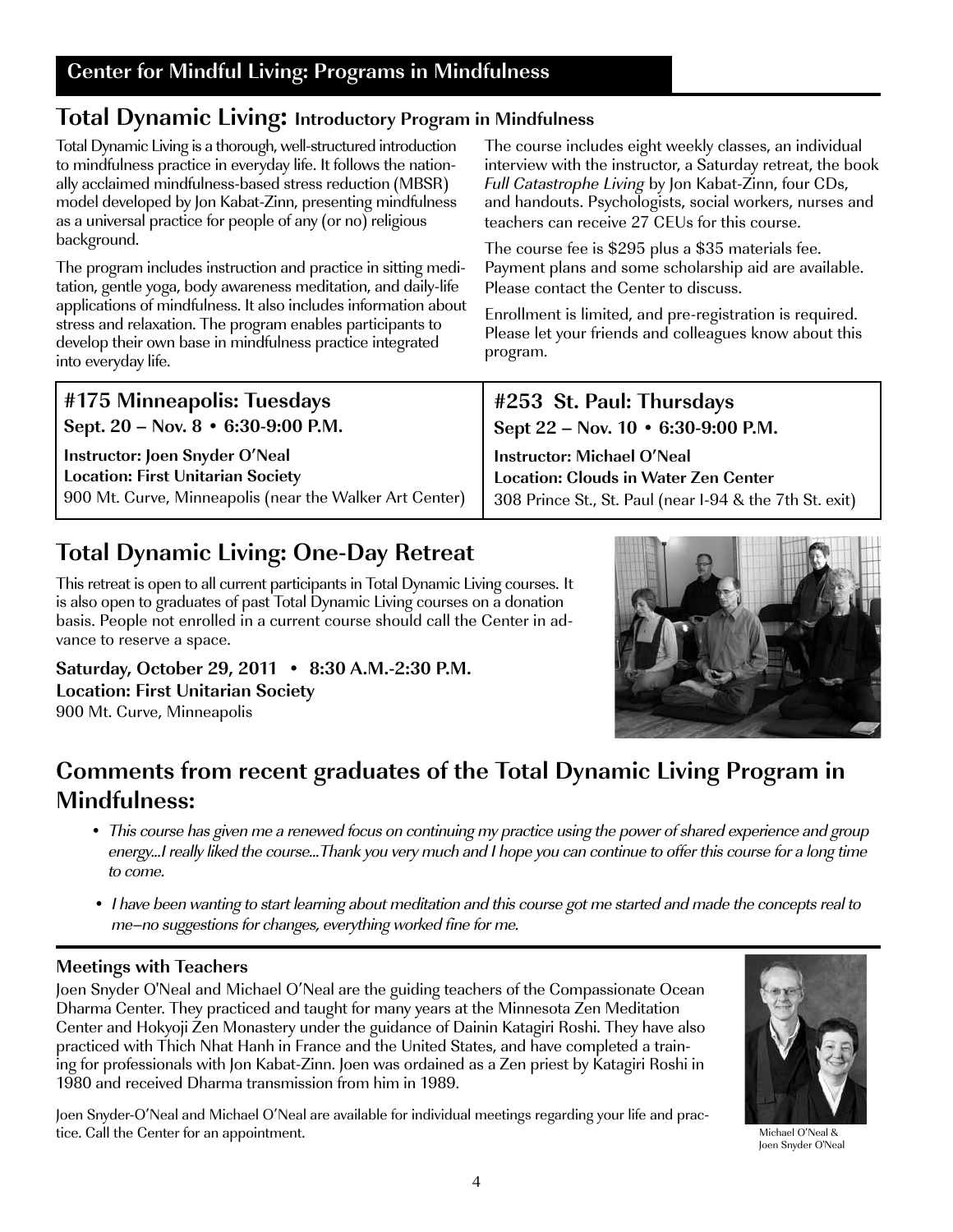#### **Sangha Gatherings**

The Compassionate Ocean Sangha is a group practicing in the Buddhist mindfulness traditions of Soto Zen and Thich Nhat Hanh. Throughout the year the sangha (community) has weekly gatherings that include sitting and walking meditation, dharma talks and discussions, mindful movement, chanting and singing, and other spiritual practices. Dharma talks focus on aspects of Buddhist teaching and their application to everyday life.

Everyone is invited to participate in our sangha gatherings. There are no prerequisites to participate, and people are welcome to come when they wish. There is no fee; donations are welcome.

There are two weekly gatherings of the Compassionate Ocean Sangha. The Sunday group is co-led by Joen Snyder O'Neal and Michael O'Neal. Joen leads the Friday group. There is also a meditation session offered on Wednesday mornings.

#### **Sunday Gathering: Sundays, 9:00-11:15 A.M.**

681 17th Avenue N.E., Suite 210, Minneapolis Schedule: 9:00 sitting, 9:25 walking, 9:35 sitting, 10:00 dharma talk and discussion, 11:15 ending. Note: Sunday gatherings will resume on Sept. 11.

#### **Friday Gathering: Fridays, 9:30-11:00 A.M.**

681 17th Avenue N.E., Suite 210, Minneapolis Schedule: 9:30 sitting, 10:00 dharma talk and discussion, 11:00 ending. Note: Friday gatherings will resume on Sept. 9.

#### **Wednesday Morning Meditation: 6:30-7:50 A.M.**

Schedule: 6:30-7:30 sitting, with a bell at 7:00 for stretching or standing, 7:30 chanting service. Note: Wednesday morning sittings will resume when we move into the building, tentatively scheduled for late fall.

#### **Sangha Retreats**

These retreats are open to community members as well as others who have had some experience with Buddhist practice and meditation. Each retreat offers an extended opportunity to settle the mind and body and open to the deep wisdom of human life. Activities include sitting and walking meditation, dharma talks, individual meetings with the teachers, formal oryoki meals, work practice, and service assignments. These retreats are excellent opportunities to strengthen and deepen the practice of presence, including benefiting from the support of others.

#### **One-day Retreat**

**Saturday, October 15, 9:00 A.M. - 5:00 P.M.** 681 17th Avenue N.E., Suite 210, Minneapolis

Led by Joen Snyder O'Neal and Michael O'Neal This includes sitting and walking meditation, yoga practice, and a dharma talk by Joen Snyder O'Neal or Michael O'Neal. Participants should bring a bag lunch; drinks will be provided. Fee: \$20 members, \$25 nonmembers

#### **Buddha's Enlightenment Sesshin**

**Thursday, Dec. 1, 7:00 P.M.–Dec. 8, 11:00 A.M.**  1626 Jefferson St. NE, Minneapolis

Led by Byakuren Judith Ragir (Guiding Teacher of Clouds in Water Zen Center), Joen Snyder O'Neal, & Michael O'Neal

This seven-day sesshin (literally meaning "to gather the mind") offers an extended opportunity to settle the mind and body and open to the deep wisdom of human life. Activities include sitting and walking meditation, dharma talks, individual meetings with the teachers, vegetarian oryoki meals, and work practice. This retreat is an excellent opportunity to strengthen and deepen the practice of awakening, including benefiting from the support of other participants.

This sesshin will be held jointly with Clouds in Water Zen Center and is open to community members as well as others who have had experience with Buddhist practice and meditation. If this will be your first retreat with us, please call Compassionate Ocean in advance to discuss.

Participants can register for one to seven days. Registration will open October 1, with fees and registration information available on our website (www.oceandharma.org.) Early registration is encouraged.

#### **Membership:**

You are invited to become a member of the Compassionate Ocean Dharma Center. Membership is a way to support the programs of the Center, and is encouraged for those who participate regularly as well as those who simply would like to help make possible the continued life of the Center. A membership brochure is available at sangha gatherings or can be sent out by mail; please call if interested.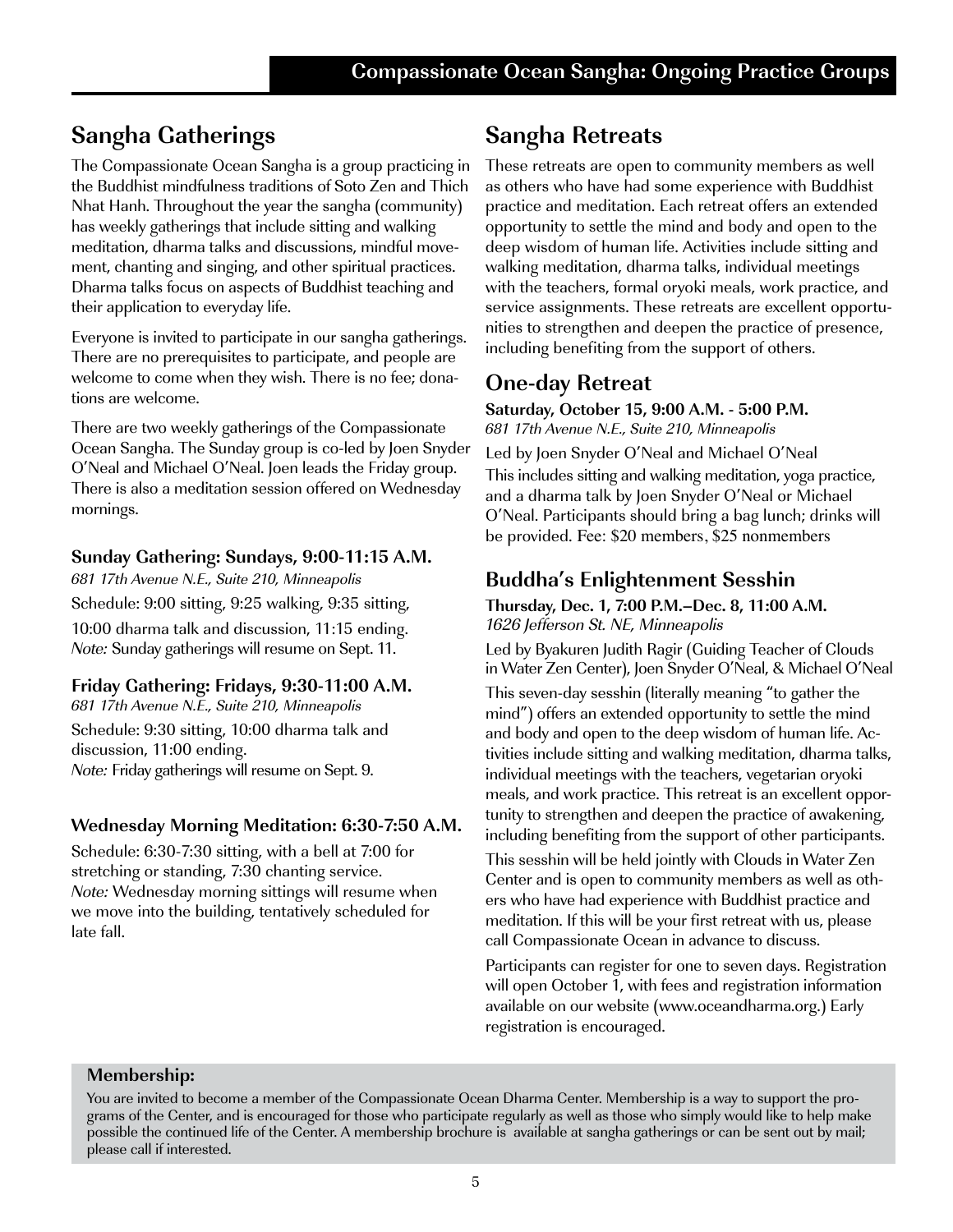| <b>Fall 2011</b><br><b>Registration Form</b>                                                                                                                                   |  |
|--------------------------------------------------------------------------------------------------------------------------------------------------------------------------------|--|
| <u> 1990 - Johann Barnett, fransk kongresu</u><br>Name                                                                                                                         |  |
|                                                                                                                                                                                |  |
|                                                                                                                                                                                |  |
|                                                                                                                                                                                |  |
| Phone<br>$H:$ (                                                                                                                                                                |  |
| W: (                                                                                                                                                                           |  |
| To register, please check the appropriate<br>activities.                                                                                                                       |  |
| <b>Total Dynamic Living- Introductory Program in</b><br>Mindfulness (\$25 deposit)<br>$\Box$ Minneapolis, Tuesday evenings (#175)<br>$\Box$ St. Paul, Thursday evenings (#253) |  |
| <b>Total Dynamic Living- One Day Retreat</b><br>$\Box$ October 29 (by donation for program alumni)                                                                             |  |
| <b>The Lotus Sutra</b><br>$\Box$ Minneapolis, Monday evenings (#B54)<br>$($25$ deposit)                                                                                        |  |
| <b>One-Day Retreat</b><br>October 15<br>(enclose payment of \$25,<br>members \$20)                                                                                             |  |
| Enrollment for these activities is limited, and<br>early registration is encouraged.                                                                                           |  |
| Please call if you have any questions.<br>To register, send this form along with the non-<br>refundable deposit listed (payable to CODC) to:                                   |  |
| Compassionate Ocean Dharma Center<br>681 17th Ave. NE Ste. 210, Minneapolis, MN 55413<br>$(612)$ 781-7640 • www.oceandharma.org                                                |  |
|                                                                                                                                                                                |  |

# **In Memoriam**



Frances Klafter at her 100th birthday celebration

On July 18 my mother, Frances Klafter, died. She was 102. Her obituary included a sentence that read, "Cared passionately about the welfare of working people and the poor and vulnerable and worked tirelessly on their behalf into her 90s." Along with her deep caring for her family, this was the main motivating force in my mother's life. Her genuine concern and active engagement on behalf of others opened my eyes as a child to the world's suffering and the possibility of doing something about it. This spirit was a key factor for me to eventually find a way to express my own caring. Outwardly our expression seems to be different—my mother was a political activist and I am a teacher and practitioner of meditation and Buddhism—but as I reflect on both of our lives, I see a common strong inclination of the heart toward finding the best way forward for all beings, in a world beset with difficulties on every side, in every direction. And I feel deep gratitude for my mother's strong spirit, her persistence, and her courage. Her example will continue to support and encourage me, forever.

—Joen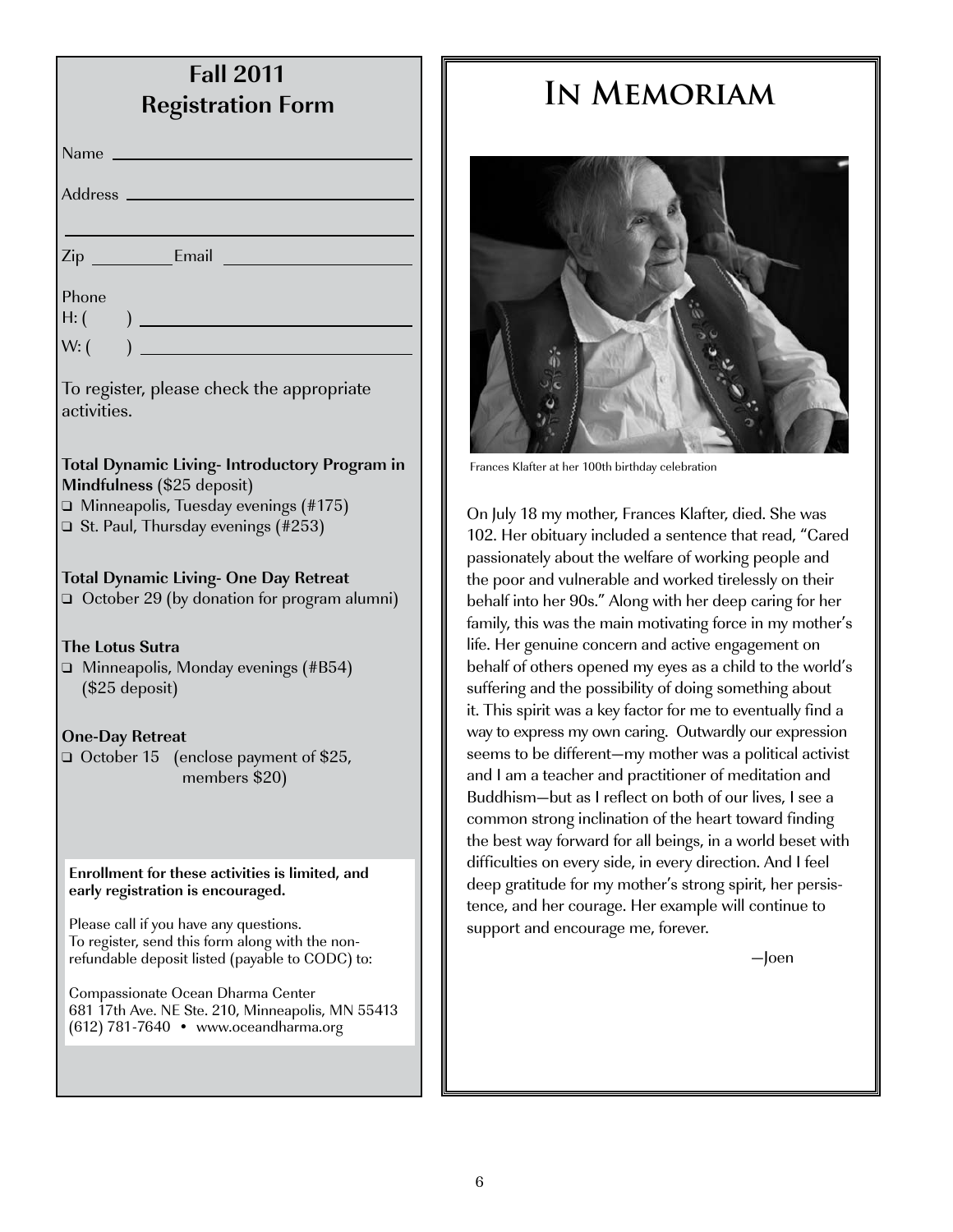

Please contact Sharon Bottorff at sbottorff46@yahoo.com or 612-915-1565.